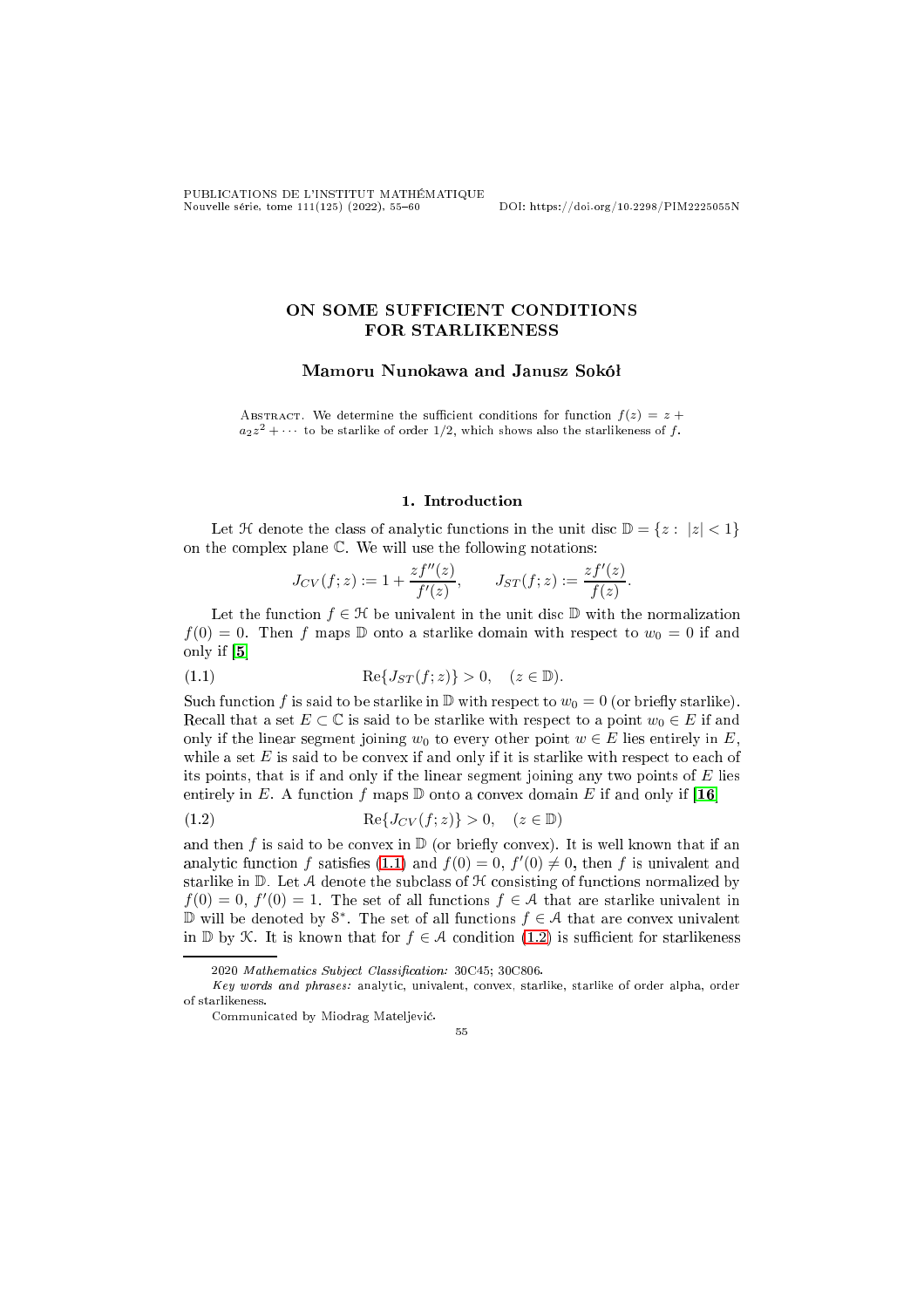of f. Also the condition  $|J_{CV}(f;z)-1| < 2$ ,  $(z \in \mathbb{D})$  is sufficient for starlikeness of  $f$ . In this paper we shall consider certain sufficient conditions for starlikeness of order 1/2. The class  $\mathcal{S}^*_{\alpha}$  of starlike functions of order  $\alpha < 1$  may be defined as

$$
\mathcal{S}^*_\alpha:=\left\{f\in\mathcal{A}:\ \operatorname{Re}\{J_{ST}(f;z)\}>\alpha,\ z\in\mathbb{D}\right\}.
$$

The class  $\mathcal{S}^*_\alpha$  and the class  $\mathcal{K}_\alpha$  of convex functions of order  $\alpha < 1$ 

$$
\mathcal{K}_\alpha:=\{f\in\mathcal{A}:\operatorname{Re}\{J_{CV}(f;z)\}>\alpha,\ z\in\mathbb{D}\}=\{f\in\mathbb{D}:zf'\in\mathcal{S}_\alpha^*\}
$$

were introduced by Robertson in [11]. It is known from the old Strohhäcker result [13] that  $\mathcal{K}_0 \subset \mathcal{S}_{1/2}^* \subset \mathcal{S}_0^*$ . Furthermore, note that if  $f \in \mathcal{K}_\alpha$  then  $f \in \mathcal{S}_\delta^*$  $\delta(\alpha)$  ' see  $[14]$ , where

$$
\delta(\alpha) = \begin{cases} \frac{1-2\alpha}{2^{2-2\alpha}-2} & \text{for } \alpha \neq 1/2, \\ \frac{1}{2\log 2} & \text{for } \alpha = 1/2. \end{cases}
$$

Robertson [12] proved that if  $f \in \mathcal{A}$  with  $f(z)/z \neq 0$  and if there exists a k,  $0 < k \leq 2$ , such that  $|J_{CV}(f; z) - 1| \leq k |J_{ST}(f; z)|$ ,  $z \in \mathbb{D}$ , then  $f \in S^*_{2}$  $2/(2+k)$ In [4] it was proved that if  $f \in \mathcal{A}$  with  $f(z)f'(z)/z \neq 0$  and satisfies

$$
|J_{CV}(f;z)| \leqslant \sqrt{2} |J_{ST}(f;z) + 1| \,, \quad (z \in \mathbb{D}),
$$

then  $f \in \mathcal{S}^*$ . Several more complicated sufficient conditions for starlikeness and for convexity are collected in the book [\[3,](#page-4-7) Chapter 5].

In this paper we shall determine the new sufficient conditions for the starlikeness of order  $1/2$ . The key in proving is Nunokawa's lemma [6] and the following lemma which generalizes it  $[6, 7]$  $[6, 7]$ , see also [1]. Note, that the geometric interpretation of Nunokawa's lemma is similar to the geometric interpretation of Jack's one [2].

<span id="page-1-0"></span>LEMMA 1.1.  $[8]$  Let  $p(z)$  be of the form

$$
p(z) = 1 + \sum_{n=m\geqslant 1}^{\infty} a_n z^n, \quad a_m \neq 0, \quad (z \in \mathbb{D}),
$$

with  $p(z) \neq 0$  in  $|z| < 1$ . If there exists a point  $z_0$ ,  $|z_0| < 1$ , such that

$$
|\arg \{p(z)\}| < \pi \alpha/2
$$
 in  $|z| < |z_0|$ 

and  $|\arg \{p(z_0)\}| = \pi \alpha/2$  for some  $\alpha > 0$ , then we have

$$
\frac{z_0 p'(z_0)}{p(z_0)} = ik\alpha,
$$

where

$$
k \geqslant m\left(a^2 + 1\right)/(2a) \quad when \quad \arg\left\{p(z_0)\right\} = \pi\alpha/2
$$

and

$$
k \leqslant -m\left(a^2+1\right)/(2a) \quad when \quad \arg\left\{p(z_0)\right\} = -\pi\alpha/2,
$$

where  ${p(z_0)}^{1/\alpha} = \pm ia, a > 0.$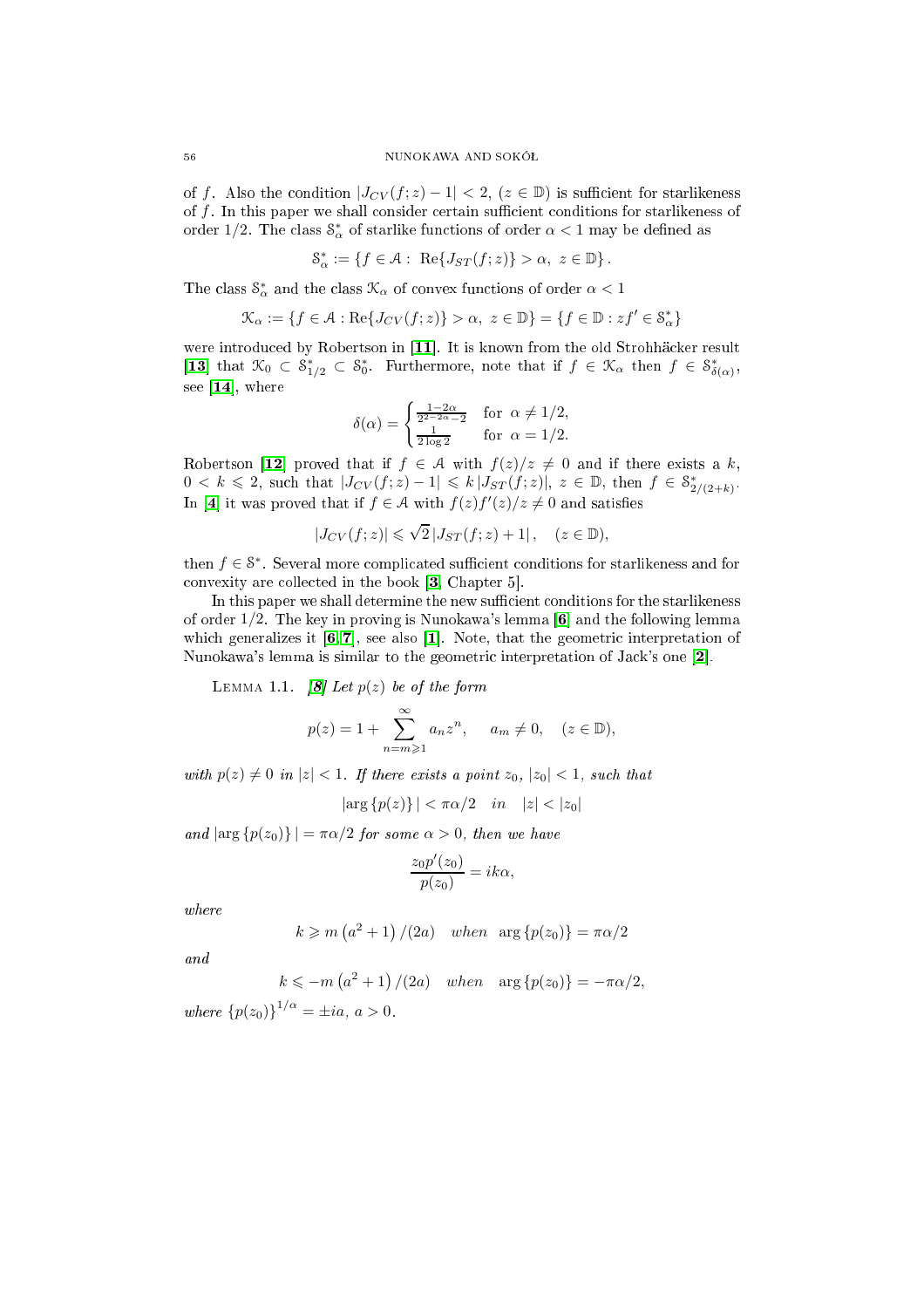### 2. Main result

<span id="page-2-2"></span>THEOREM 2.1. Let  $f(z) = z + \sum_{n=2}^{\infty} a_n z^n$  be analytic and  $J_{CV}(f; z) \neq 1/2$ ,  $J_{ST}(f; z) \neq 0$  in  $\mathbb{D}$ . Suppose also that

<span id="page-2-1"></span>
$$
(2.1) \qquad \left| \arg \left\{ J_{CV}(f;z) - \frac{1}{2} \right\} \right| < \pi - \tan^{-1} \left\{ 4 \left| \text{Im} \left\{ J_{ST}(f;z) \right\} \right| \right\}, \quad (z \in \mathbb{D}),
$$
\n
$$
\text{then } \text{Re} \{ J_{ST}(f;z) \} > \frac{1}{2}, \ (z \in \mathbb{D}), \text{ or } f \text{ is starlike of order } 1/2, \ f \in \mathcal{S}^*_{1/2}.
$$

Proof. Let us write

(2.2) 
$$
p(z) = \frac{2zf'(z)}{f(z)} - 1 = 1 + 2a_2z + \cdots.
$$

If there exists a point  $z_0, |z_0| < 1$ , such that

<span id="page-2-0"></span>
$$
|\arg\{p(z)\}| < \frac{\pi}{2}, |z| < |z_0|
$$
 and  $|\arg\{p(z_0)\}| = \frac{\pi}{2}$ ,

then, from Nunokawa's lemma [1.1](#page-1-0) with  $\alpha = 1$ , we have  $z_0 p'(z_0)/p(z_0) = ik$ , where

$$
k \ge (a^2 + 1)/(2a)
$$
 when  $\arg\{p(z_0)\} = \pi/2$ ,  
\n $k \ge -(a^2 + 1)/(2a)$  when  $\arg\{p(z_0)\} = -\pi/2$ ,  
\n $p(z_0) = \pm ia$ ,  $a > 0$ .

For the case  $p(z_0) = ia, a > 0$ , we have from [\(2.2\)](#page-2-0)

$$
\left| \arg \left\{ 1 + \frac{z_0 f''(z_0)}{f'(z_0)} - \frac{1}{2} \right\} \right| = \left| \arg \left\{ \frac{z_0 p'(z_0)}{1 + p(z_0)} + \frac{p(z_0)}{2} \right\} \right| = \left| \arg \left\{ \frac{-ka}{ia + 1} + \frac{ia}{2} \right\} \right|
$$

$$
= \left| \arg \left\{ \frac{2ak}{2(a^2 + 1)} \left( -1 + i \frac{1 + a^2 + 2ak}{2k} \right) \right\} \right|
$$

$$
= \left| \arg \left\{ -1 + i \frac{1 + a^2 + 2ak}{2k} \right\} \right|.
$$

In the considered case we have  $a > 0, k \geqslant (a^2 + 1)/(2a)$  and so, we have

$$
\frac{\pi}{2} < \arg\Bigl\{1+\frac{z_0f''(z_0)}{f'(z_0)}-\frac{1}{2}\Bigr\} < \pi
$$

and we an write

$$
\left|\arg\left\{1+\frac{z_0f''(z_0)}{f'(z_0)}-\frac{1}{2}\right\}\right|=\pi-\tan^{-1}\left\{\frac{1+a^2+2ak}{2k}\right\}.
$$

Observe that for  $a > 0$ ,  $k \geqslant (a^2 + 1)/(2a)$  we also have

<span id="page-2-3"></span>(2.3) 
$$
\frac{1+a^2+2ak}{2k} = a + \frac{1+a^2}{2k} \leqslant a + \frac{1+a^2}{2(1+a^2)/(2a)} = a + a = 2a.
$$

Moreover, applying  $(2.2)$  with  $p(z_0) = ia$ , we have

$$
a = \operatorname{Im}\left\{\frac{2z_0 f'(z_0)}{f(z_0)}\right\}.
$$

Therefore, we obtain

$$
\left|\arg\left\{1+\frac{z_0f''(z_0)}{f'(z_0)}-\frac{1}{2}\right\}\right|\geqslant\pi-\tan^{-1}\left\{2a\right\}=\pi-\tan^{-1}\left\{\text{Im}\left\{\frac{4z_0f'(z_0)}{f(z_0)}\right\}\right\}.
$$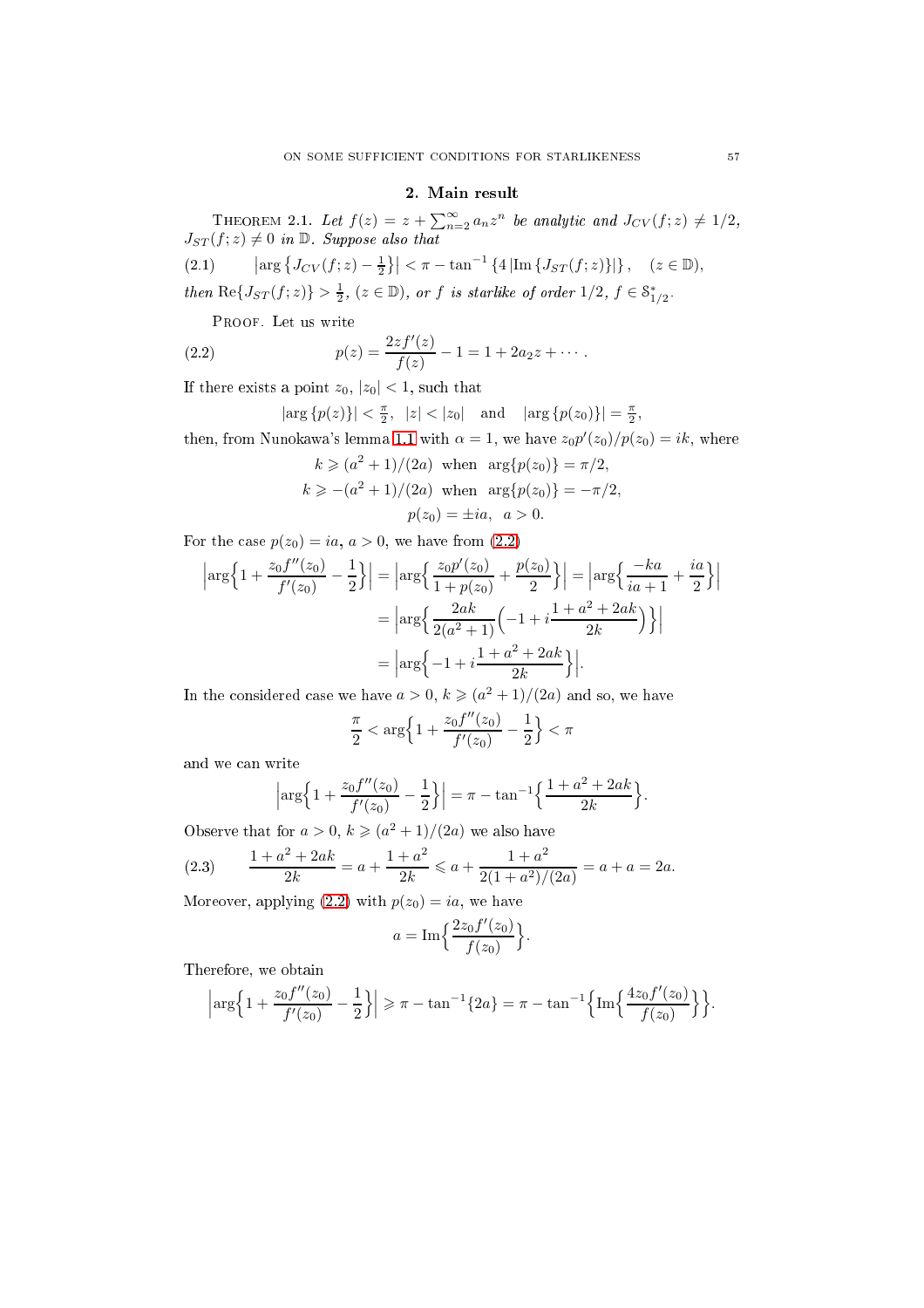This is the contradiction with [\(2.1\)](#page-2-1) and for the case  $\arg \{p(z_0)\} = -\pi/2$ , applying the same method as the above, we can also get the contradiction.

Since  $\mathcal{K}_0 \subset \mathcal{S}_{1/2}^* \subset \mathcal{S}_0^*$ , then [\(2.1\)](#page-2-1) is a sufficient condition for f to be starlike in D.

COROLLARY 2.1. Let  $f(z) = z + \sum_{n=2}^{\infty} a_n z^n$  be analytic and  $J_{CV}(f; z) \neq 1/2$ ,  $J_{ST}(f; z) \neq 0$  in  $\mathbb{D}$ . Suppose also that

<span id="page-3-0"></span>(2.4) 
$$
|\text{Im}\{J_{ST}(f;z)\}| < \frac{1}{4}, \quad (z \in \mathbb{D}),
$$

<span id="page-3-1"></span>(2.5) 
$$
\left|\arg\left\{J_{CV}(f;z)-\frac{1}{2}\right\}\right| < \frac{3\pi}{4}, \quad (z \in \mathbb{D});
$$

then  $\text{Re}\lbrace J_{ST}(f;z)\rbrace > 1/2$  in  $\mathbb D$  or  $f \in \mathcal{S}_1^*$  $1/2$ 

Condition [\(2.4\)](#page-3-0) is equivalent to

$$
J_{ST}(f; z) \prec F(z) = 1 + \frac{1}{2\pi} \log \frac{1+z}{1-z}
$$

because  $F(z)$  maps the unit disc onto horizontal strip  $|\text{Im } \{w\}| < \frac{1}{4}$ . Condition  $(2.5)$  says that  $f(z)$  is not necessary convex.

THEOREM 2.2. Let  $f(z) = z + \sum_{n=m\geqslant 2}^{\infty} a_n z^n$ ,  $a_m \neq 0$ , be analytic and  $J_{CV}(f; z) \neq$  $1/2$ ,  $J_{ST}(f; z) \neq 0$  in  $\mathbb{D}$ . Suppose also that

$$
\left|\arg\left\{J_{CV}(f;z)-\frac{1}{2}\right\}\right| < \pi - \tan^{-1}\left\{2\left(1+\frac{1}{m-1}\right)\left|\operatorname{Im}\left\{J_{ST}(f;z)\right\}\right|\right\}
$$

in the unit disc  $D$ , then  $\text{Re}\lbrace J_{ST}(f; z)\rbrace > 1/2$  in  $D$  or  $f \in \mathcal{S}_1^*$  $1/2$ 

PROOF. If we put

$$
p(z) = \frac{2zf'(z)}{f(z)} - 1,
$$

then

$$
p(z) = 1 + 2a_m(m-1)z^{m-1} + \cdots
$$
,  $a_m \neq 0$ ,  $(z \in \mathbb{D})$ .

Now the proof runs in the same way as the proof of Theorem [2.1.](#page-2-2) By Lemma [1.1,](#page-1-0) instead of [\(2.3\)](#page-2-3), we have here

$$
\frac{1+a^2+2ak}{2k} = a + \frac{1+a^2}{2k} \leqslant a + a/(m-1) = a\left(1 + \frac{1}{m-1}\right).
$$

COROLLARY 2.2. Let  $f(z) = z + \sum_{n=3}^{\infty} a_n z^n$  be analytic and  $J_{CV}(f; z) \neq 1/2$ ,  $J_{ST}(f; z) \neq 0$  in  $\mathbb{D}$ . Suppose also that

$$
\left|\arg\Big\{J_{CV}(f;z)-\frac{1}{2}\Big\}\right|<\pi-\tan^{-1}\big\{3\big|\text{Im}\big\{J_{ST}(f;z)\big\}\big|\big\},\quad(z\in\mathbb{D}),
$$

then  $\text{Re}\lbrace J_{ST}(f; z)\rbrace > 1/2$  in  $\mathbb{D}$  or  $f \in \mathcal{S}_1^*$  $1/2$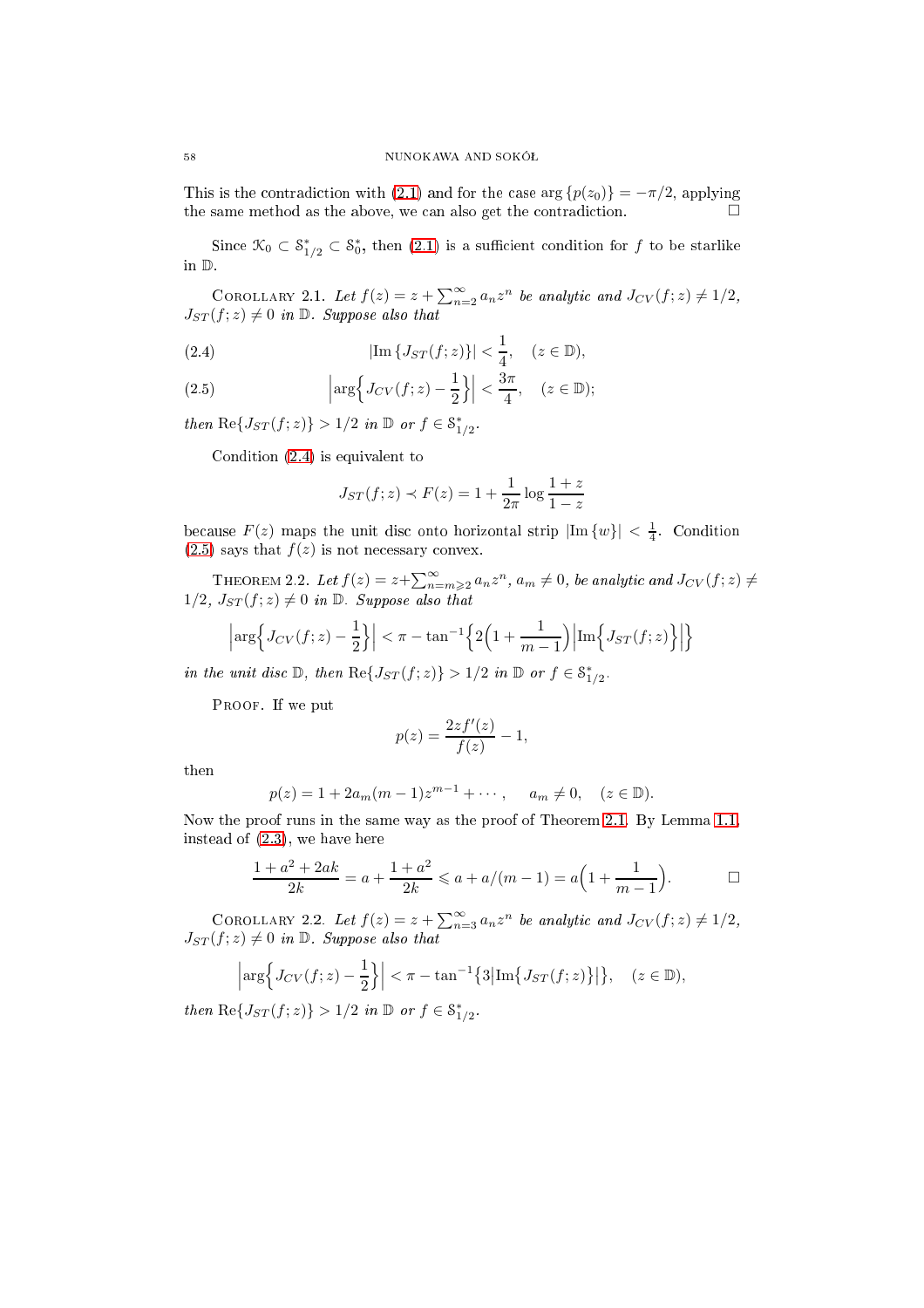#### 3. Appli
ations for the onvolution

Since  $\mathcal{K}_0 \subset \mathcal{S}_{1/2}^* \subset \mathcal{S}_0^*$ , then each of the above proved sufficient conditions for  $f \in \mathcal{S}_1^*$  $_{1/2}^*$  is also the sufficient condition for f to be starlike in D. Recall the onvolution:

$$
\sum_{n=0}^{\infty} a_n z^n \ast \sum_{n=0}^{\infty} b_n z^n = \sum_{n=0}^{\infty} a_n b_n z^n
$$

It is known that  $f \in \mathcal{K}_0, g \in \mathcal{K}_0$  implies  $f * g \in \mathcal{K}_0$ . Such implication does not hold for starlike functions. However, if  $f \in \mathcal{S}_1^*$  $\sum_{1/2}^*$ ,  $g \in \mathcal{S}_1^*$  $x_{1/2}^*$ , then  $f * g \in S_1^*$  $1/2$ . moreover, if  $F \in \mathcal{H}$ , then

$$
\frac{f(z) * g(z)F(z)}{f(z) * g(z)} \in \overline{\text{co}}F(\mathbb{D}), \quad (z \in \mathbb{D}),
$$

where  $\overline{co}F(\mathbb{D})$  denotes the closed convex hull of  $F(\mathbb{D})$ . For these reasons new sufficient conditions for the starlikeness of order  $1/2$  may be valuable.

For other results on the several problems connected to the starlikeness, we refer also to the recent papers  $[9, 10, 15]$  $[9, 10, 15]$  $[9, 10, 15]$  $[9, 10, 15]$ .

#### Referen
es

- <span id="page-4-10"></span>1. S. Fukui, K. Sakaguchi, An extension of a theorem of S. Ruscheveyh, Bull. Fac. Edu. Wakayama Univ. Nat. Sci. 29 (1980), 1-3.
- <span id="page-4-11"></span><span id="page-4-7"></span>2. I.S. Jack, Functions starlike and convex of order  $\alpha$ , J. London Math. Soc. 3 (1971), 469-474.
- 3. S.S. Miller, P. T. Mocanu, *Differential Subordinations: Theory and Applications*, Pure Appl. Math., Mar
el Dekker 225, New York / Basel 2000.
- <span id="page-4-6"></span><span id="page-4-0"></span>4. P.T. Mocanu, On a theorem of Robertson, Prepr., "Babes-Bolyai" Univ., Fac. Math., Res. Semin. 5 (1986), 77-82.
- 5. R. Nevanlinna, Über die konforme Abbildund Sterngebieten, Oversikt av Finska-Vetenskaps Societen Forhandlingar  $63(A)6(1921)$ ,  $48-403$ .
- <span id="page-4-8"></span>6. M. Nunokawa, On Properties of Non-Carathéodory Functions, Proc. Japan Acad. Ser. A 68(1992), 152-153.
- <span id="page-4-9"></span>7. Son the Order of Strongly Starlikeness of Strongly Convex Functions, Proc. Japan Acad., Ser. A 69(1993), 234-237.
- <span id="page-4-12"></span>8. M. Nunokawa, J. Sokół, New conditions for starlikeness and strongly starlikeness of order alpha, Houston J. Math.  $43(2)$  (2017), 333-344.
- <span id="page-4-13"></span>9.  $\ldots$ , On some sufficient conditions for univalence and starlikeness, J. Inequal. Appl. 2012, Arti
le ID 282(2012).
- <span id="page-4-14"></span> $\Box$ , On the order of strongly starlikeness of convex functions of order alpha, Mediter- $10.$ ranean J. Math.  $11(2)$  (2014), 329-335.
- <span id="page-4-5"></span><span id="page-4-2"></span>11. M.S. Robertson, On the theory of univalent functions, Ann. Math. 37, 374-408(1936).
- <span id="page-4-3"></span>12. Certain classes of starlike functions, Michigan Math. J. 32 (1985), 135-140.
- <span id="page-4-4"></span>13. E. Strrohhäcker, Beitrage zür Theorie der schlichter Functionen, Math. Z. 37 (1933), 356-380.
- 14. D. R. Wilken, J. Feng, A remark on convex and starlike functions, J. London Math. Soc.  $21(2)$  (1980), 287-290.
- <span id="page-4-15"></span>15. J. Sokół, L. Trojnar-Spelina, On sufficient condition for strongly starlikeness, J. Inequal. Appl. 2013, Arti
le ID 383(2013).
- <span id="page-4-1"></span>16. E. Study, Konforme Abbildung Einfachzusammenhangender Bereiche, Teubner, Leipzig und Berlin 1913.